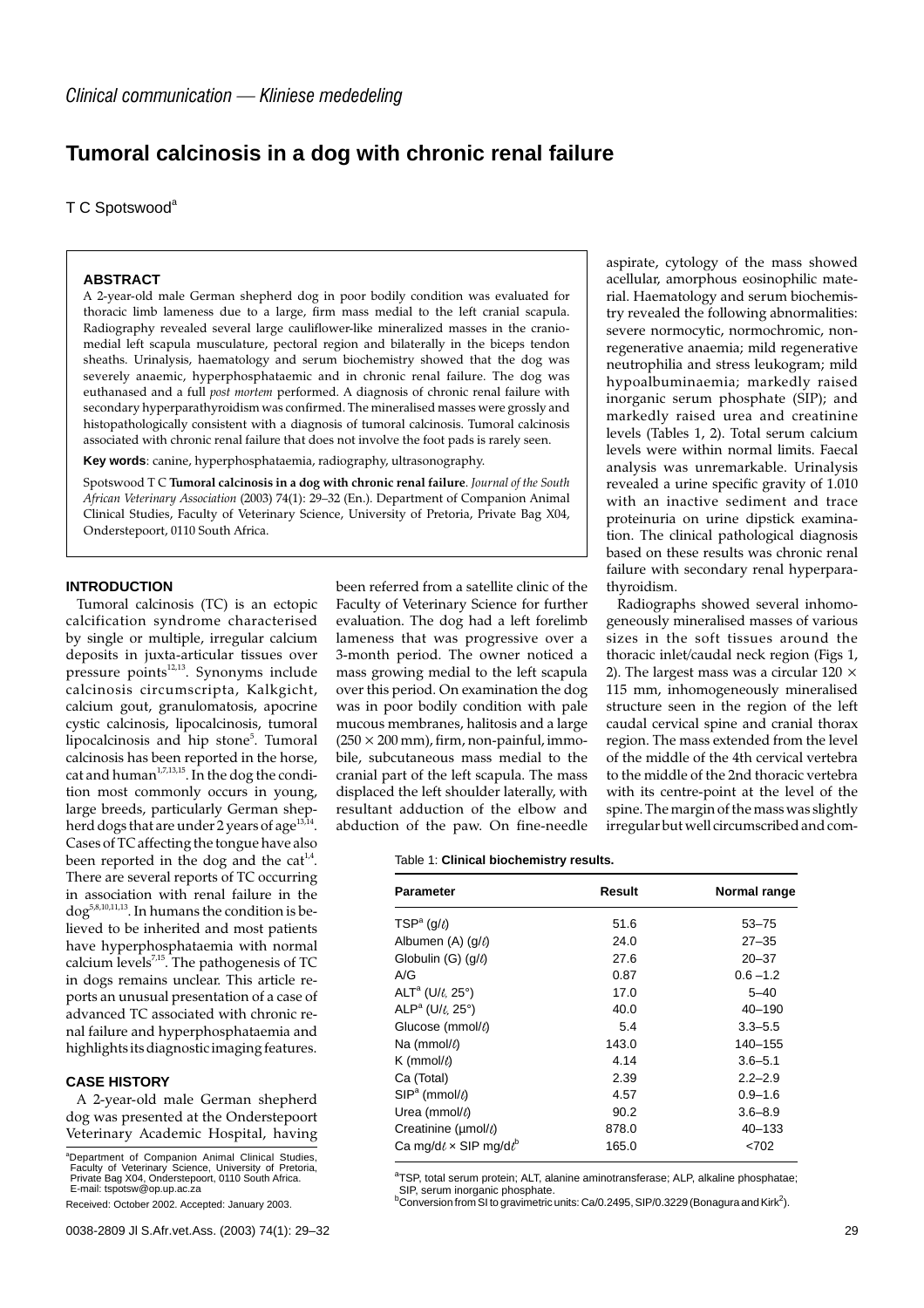posed of a dense conglomerate of multiple mineralised irregular nodules up to  $10 \times 15$  mm (but mostly smaller) – that gave the mass a distinct multilobular, cauliflower-like appearance. A similar round mass of  $50 \times 55$  mm was seen superimposed on the tip of the manubrium. Also seen were linear clusters of mineralised irregular nodules at the cranial aspect of both shoulder joints.

Although closely associated with the bone, no periosteal reaction or any other bony changes were seen. Based on the irregular multilobular appearance of the mineralised masses, a radiological diagnosis of multifocal tumoral calcinosis was made.In addition, there were several areas of less well-defined mineralisation in the cranial thoracic epaxial and intercostal soft tissues, which are common sites of metastatic mineralisation.

On ultrasonography of the abdomen, the kidneys were diffusely hyperechoic (similar to the splenic echogenicity) with irregular capsular surfaces. The corticomedullary junctions were not discernible. Several intensely hyperechoic specks in the juxtapelvic region with streaks of clean shadowing emanating distally from them were seen in both kidneys.This appearance is consistent with focal areas of mineralisation.The right kidney measured  $46 \times 24$  mm and the left  $40 \times 20$  mm in the sagittal plane; both were subjectively judged to be small.The rest of the abdomen, including the gastric mucosa, was unremarkable.These ultrasonographic findings supported the diagnosis of chronic renal disease with nephrocalcinosis.

Owing to the poor long-term prognosis and financial constraints, the owner opted for euthanasia.On *post mortem,* the above-described mineralised masses identified by radiography were well demarcated macroscopically. They contained multiple deposits of chalky, gritty grey-white cheesy material embedded within a loose structure of fibrous tissue and muscle.White fluid oozed from multiple pockets within the mass after incising the surfaces (Fig.3).The adjacent bones were unaffected. The larger mass was seen to compress the left brachial plexus. Mineralised masses were found bilaterally within the biceps tendon sheaths and shoulder joints.The kidneys were shrunken, pale and irregular with tightly adherent capsules and narrowed cortices.The parathyroid glands were markedly enlarged and greyish.No lesions within the foot pads were seen. Histopathology of the kidneys confirmed chronic, fibrotic, interstitial nephritis with foci of metastatic calcification in the tubular epithelium.There was no evidence of Table 2: **Haematology results.**

| <b>Parameter</b>                    | Result                | Normal range  |
|-------------------------------------|-----------------------|---------------|
| Haemoglobin $(g/\ell)$              | 43                    |               |
| Red cell count (no./ $\ell$ )       | $1.68 \times 10^{12}$ | $5.5 - 8.5$   |
| Haematocrit (l/l)                   | 0.117                 | $0.37 - 0.55$ |
| $MCV^a$ (f/ $\ell$ )                | 69.7                  | 60-77         |
| $MCHCa$ (g/d $\ell$ cells)          | 36.9                  | $32 - 36$     |
| $RDWa$ (%)                          | 14.6                  |               |
| White cell count (no./6)            | $18.6 \times 10^{9}$  | $6.0 - 15.0$  |
| Mature neutrophils (no./6)          | $14.7 \times 10^{9}$  | $3.0 - 11.5$  |
| Immature neutrophils (no./ $\ell$ ) | $0.19 \times 10^{9}$  | $0.0 - 0.5$   |
| Lymphocytes (no./ $\ell$ )          | $2.08 \times 10^{9}$  | $1.0 - 4.8$   |
| Monocytes (no./l)                   | $1.51 \times 10^{9}$  | $0.15 - 1.35$ |
| Eosinophils (no./ $\ell$ )          | $0.04 \times 10^{9}$  | $0.10 - 1.25$ |
| Basophils (no.//)                   | $0.07 \times 10^{9}$  | $0.00 - 0.10$ |
| Thrombocytes (no./l)                | $190 \times 10^{9}$   | 200-500       |
| Anisocytosis                        | $2+$                  |               |
| Reticulocytes                       | $0.84\%$ of red cells |               |
| <b>Myeloblasts</b>                  | $1+$                  |               |

aMCV, mean corpuscular volume; MCHC, mean corpuscular haemoglobin concentration; RDW, red cell distribution width.

renal dysplasia. Histopathology also confirmed foci of mineralisation in the cranial intercostal muscles, endocardium of the left atrium and in the gastric mucosa, indicating metastatic calcification due to renal secondary hyperparathyroidism. Histopathology of the parathyroid glands was unfortunately not performed. Histopathology of the mineralised masses showed well-demarcated areas of calcification within the muscles and intermuscular fascia, surrounded by connective tissue and

macrophages. There were, however, several foci within the muscle not associated with the calcification that showed immature fibrosis, fibre loss and attempts at muscle fibre regeneration.

## **DISCUSSION**

The signalment in this case was typical as TC is most commonly reported in young, large-breed dogs, particularly German shepherd dogs, under 2 years of age $^{13,14}$ . The aetiology of TC remains enigmatic.One proposed mechanism of TC is



Fig.1: **Left lateral radiograph of the caudal neck region with the left forelimb pulled cranially. The bony detail of the vertebrae is obscured by the huge superimposing mineralised mass. Note the mineralised deposits bilaterally within the biceps tendon sheaths** (arrows) **and around the manubrium.**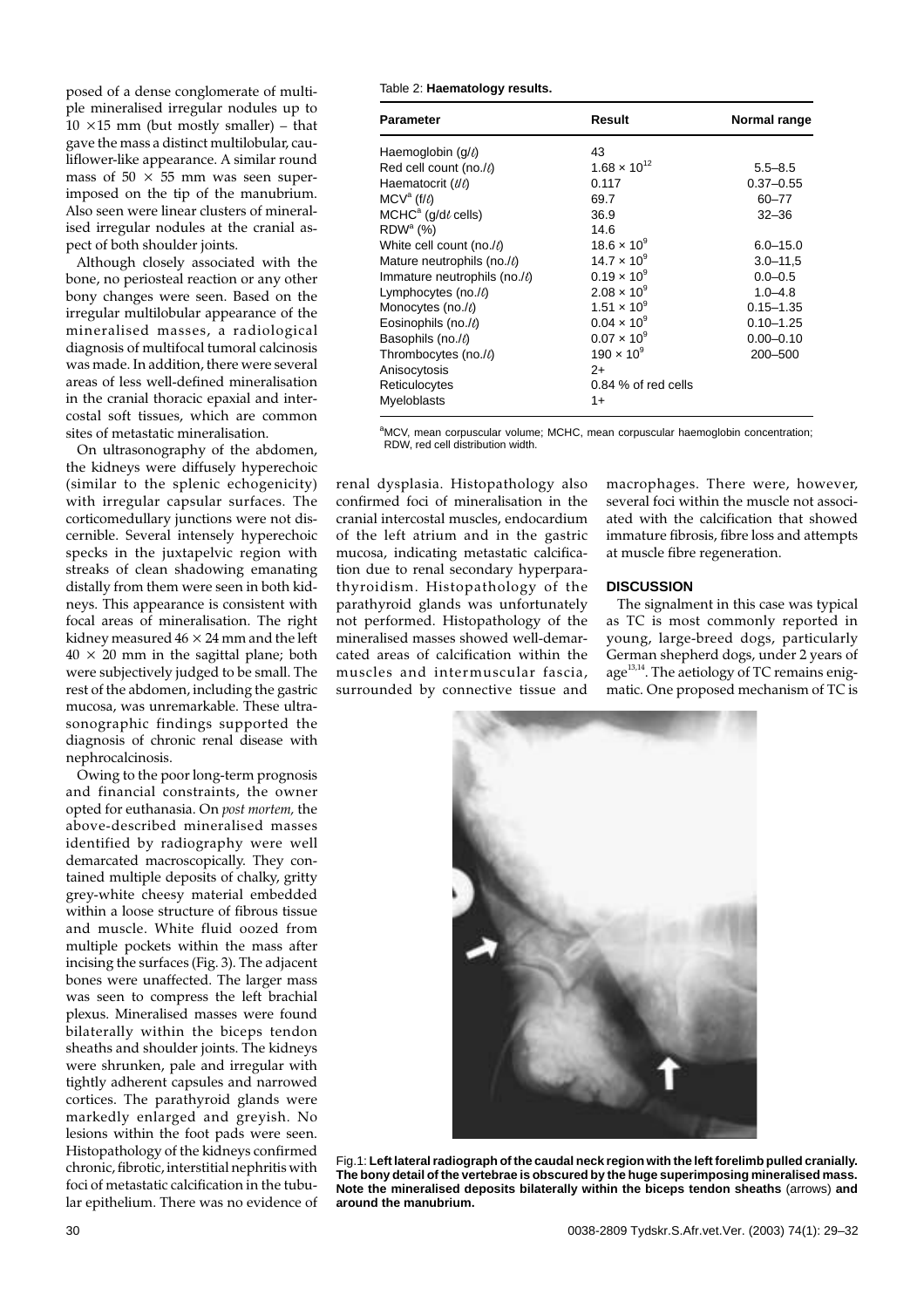dystrophic mineralisation, which occurs under conditions of normal calcium and phosphorous metabolism due to injury or necrosis of tissue.Tumoral calcinosis occurs more commonly over pressure points and sites of possible trauma<sup>14</sup>. One report describes TC developing in the thoracic wall following a thoracotomy in the repair of a patent ductus arteriosus $^6$ . It has been reported to occur following the use of polydioxanone suture material<sup>9</sup>. Tumoral calcinosis associated with chronic renal failure has been reported most commonly to occur in the footpads of dogs<sup>5,8,10,11,13</sup>. In a retrospective study of 130 cases where none of the dogs had chronic renal disease, it was concluded that TC occurring in sites other than the footpads is usually not associated with presently recognized inciting  $factors<sup>14</sup>$ . Similar to this case, only 2 other reports describe TC associated with renal failure at other anatomical sites without foot pad involvement (referred to below as Case 1 and Case  $2)^{5,10}$ .

Case 1 was an 11-month-old Samoyedcross bitch.The TC masses were located in 3 separate sites, namely: bilaterally over the trochanteric fossae and within the synovial membranes of the coxofemoral joints, measuring up to 50 mm in diameter; and deep to the cranial border of the left shoulder joint, measuring 50  $\times$  40  $\times$  $40$  mm $^5$ . Although the kidneys appeared small on radiography (dimensions not reported), ultrasonography was not performed.A histopathological diagnosis of severe bilateral nephrosclerosis was made on *post mortem.* There was no evidence of other vascular or visceral organ mineralisation.The parathyroid glands were not evaluated, and serum parathyroid hormone levels were not determined.Case 2 was a 3-year-old German shepherd bitch. The TC mass was located over the left lateral metatarsus, measuring  $60 \times 4 \times 20$  mm, and had an ulcerated, exudative surface $10$ . Ultrasonography of the kidneys showed dilated renal pelves and thin cortices. Neither a renal biopsy nor a *post mortem* was performed.As with the 1st case, hyperparathyroidism was not confirmed because serum parathyroid hormone levels were not determined.

The case reported in this paper differs from the 2 described above in several respects, namely: the size of the TC masses; the nature of the renal and renalassociated changes; confirmation of hyperparathyroid hyperplasia; the magnitude of the calcium–phosphorus ratio; and evidence of previous muscle injury.

The size of the largest TC mass (up to 120 mm long) in this case is, to the best of the author's knowledge, the largest yet



Fig. 2: **Ventrodorsal oblique view of the left scapula region. The large size of the mineralised mass caused marked lateral displacement of the left scapula and shoulder joint.**

reported in the literature. There are several conditions that manifest radiologically as mineralisation of soft tissues in and around joints $12$ . The bilateral shoulder masses seen in this case appeared closely associated with the biceps tendon. Differential diagnoses for mineralisation at this site include synovial osteochondromatosis and calcifying tendinopathy<sup>12</sup>. However, these differentials are not associated with multiple masses as were seen in this case.Myositis ossificans is the formation of non-neoplastic heterotopic bone and/or cartilage in striated muscle.It usually forms within a single muscle or muscle group following trauma<sup>12</sup>. Myositis ossificans was discarded as a differential in this case as it tends to develop in alignment with the specific muscle and has sharply defined margins.

Chronic renal failure with nephro-



Fig. 3: **Left axilla region at post mortem. The lobular subscapular mass has been exposed after reflecting the scapula. Note the white fluid that has oozed from the cut surfaces** (arrows)**.**